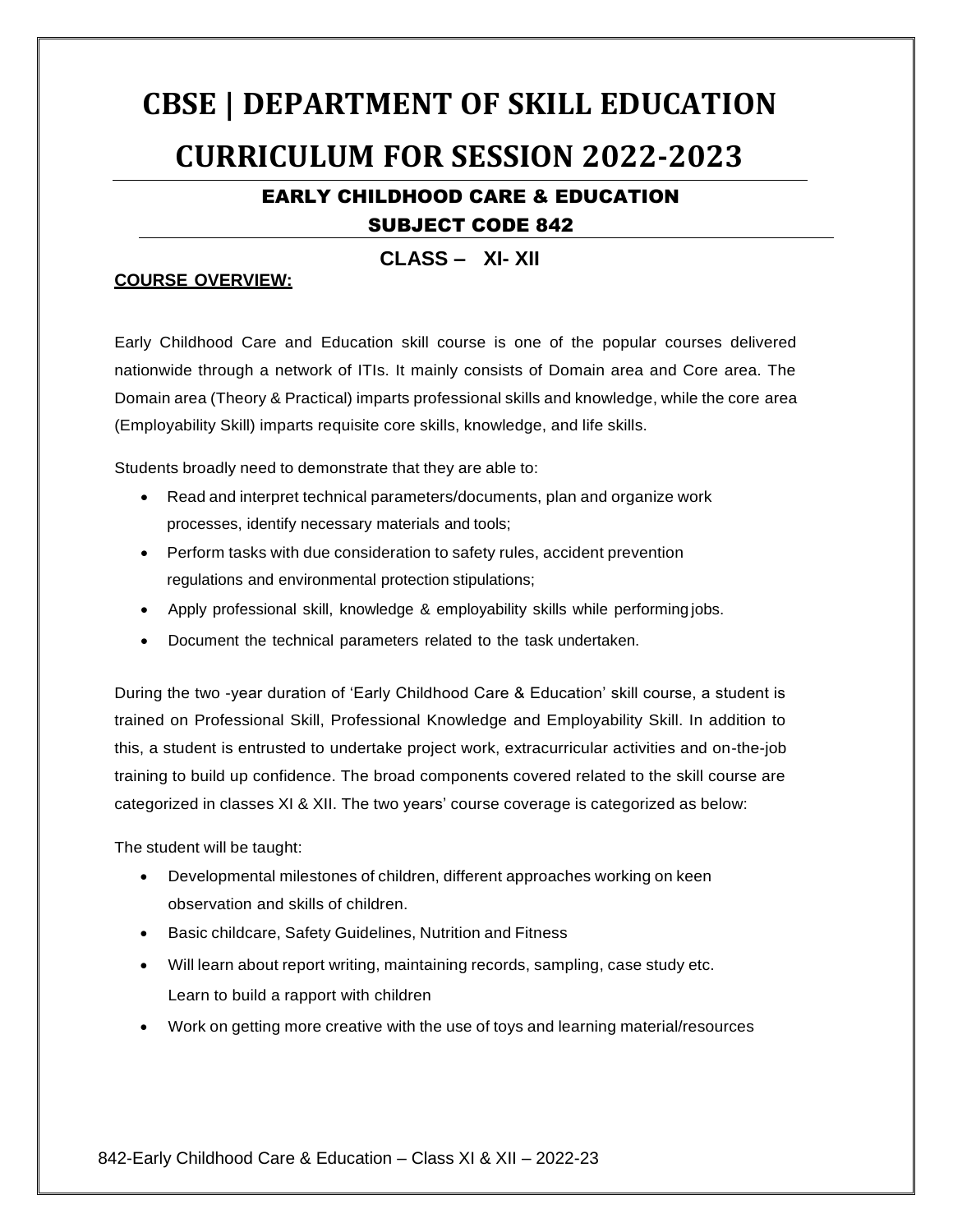- Working with parents and Community and Practicing Active Community Service Essentiality of Inclusive Education and attending to Children with Special Needs Learning of various teaching techniques and methodologies
- Organizing and Management of Learning Platforms and special events/ activities Techniques of Informal Assessment and feedback mechanism
- Understanding various pedagogies and learning styles pertaining to ECCE
- Application of attained skills to real life situation through role modeling, encouragement & counseling.

#### **OBJECTIVES OF THE COURSE:**

In this course, Followings are the main objectives of this course.

- Respect children and their rights in diverse capabilities, social and cultural contexts.Apply safe working practices.
- Comply with environment regulation.
- Assist in exigencies and carry out elementary first-aid during emergencies.
- Work in a team, understand and practice soft skills, use technical English to communicatewith required clarity.
- Understand energy conservation, global warming and pollution and contribute in day-today work by optimally using available resources.
- Explain personnel, finance, entrepreneurship and manage/organize related task in dayto-day work for personal & societal growth.
- Apply the government mandates like Right to Education, National Education Policy

#### **SALIENT FEATURES:**

#### **The following are the salient features –**

- After completing Class XI & XII the student will be able to
- Describe the needs, growth & development of children between birth to six years in terms ofphysical, motor, language, social, emotional and cognitive development.
- To understand theories and educational thought of key pioneers and thinkers in the area ofchild development and Early Childhood care and Education.
- Explain the nutritional and health needs of child, plan nutritional diets and provide first aid. Plan and carry out activities for the growth and holistic development of children such asmusic and movement, story narration, art, indoor and outdoor play, drama, theatre, earlylanguage, early numeracy and early literacy activities.
- Create awareness and sensitivity in young children about the world around us, and foster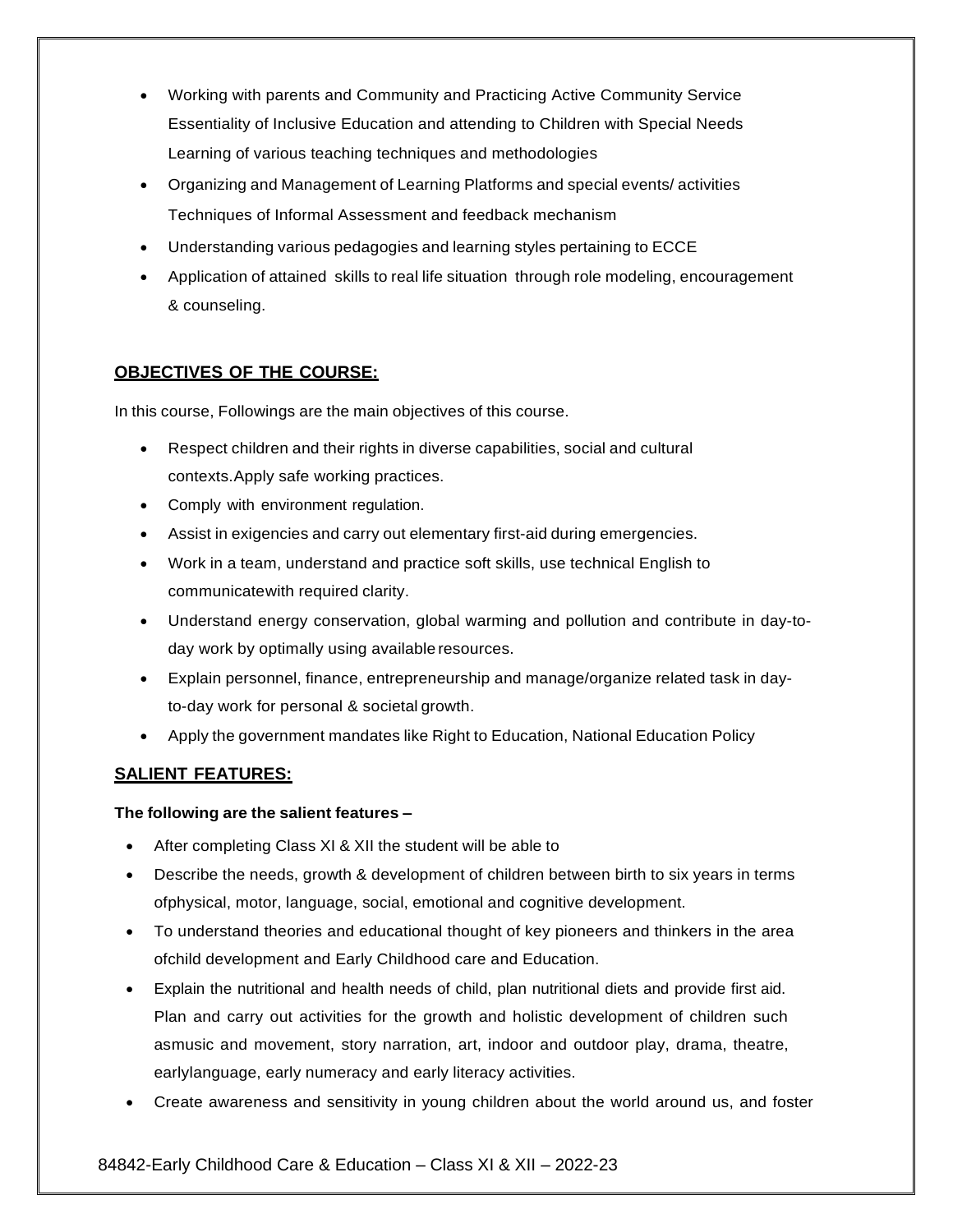- Their ability to make rational conclusions, being respectful of other cultures and communities.Support children to apply life skills and conflict resolution through Positive Classroom Management Strategies, increased awareness of self and others and the environment.
- Create inclusive learning environment for children, addressing children from diverse backgrounds and learning needs.
- Apply the knowledge to prepare an Inside Outside Environment for young children with specific focus on meeting children's needs for cognitive stimulation, health, safety & learning.

**The above objectives will be transacted with respect to children from the birth to Three years age group in class XI and three to six years age group in class XII.**

#### **EQUIPMENT AND MATERIALS:**

## **The school taking up ECCE subject can conveniently utilize the resources and material available in the pre-primary classes/ wing of the school.**

However, the list given below is only suggestive and exhaustive list prepared for the teacher. Only the basic tools, equipment and accessories should be procured by the Institution so that the routine tasks can be performed by the students regularly for practice and acquiring adequate practical experience.

| S.No.          | Name of the Tools and Equipment                                                         | <b>Specification</b> | Quantity                          |
|----------------|-----------------------------------------------------------------------------------------|----------------------|-----------------------------------|
| 1 <sub>1</sub> | <b>General Stationery Kit</b>                                                           |                      | 1 per student                     |
| 2.             | General Art and Craft Kit                                                               |                      | 1 per student                     |
| 3.             | Display Boards                                                                          | 60" x 40"            | 1 No.                             |
| 4.             | Puppet show back Drop curtain Block cloth                                               | 80" x80"             | 1 No.                             |
| 5.             | Easel made of wood with a stand                                                         |                      | 1 No.                             |
| 6.             | <b>Flannel Board</b>                                                                    | 30" x 40"            | 1 No.                             |
| 7.             | <b>Magnetic Board</b>                                                                   |                      | 1 No.                             |
| 8.             | Globe                                                                                   | 15" diameter         | 1 No.                             |
| 9.             | Height/weight measuring instrument                                                      |                      | 1 No.                             |
| 10.            | Computer with multimedia facilities                                                     |                      | 1 No.                             |
| 11.            | <b>Colour Printer</b>                                                                   |                      | 1 No.                             |
| 12.            | Story Books for level I & II/Nursery level                                              |                      | As available in<br>school library |
| 13.            | Rhymes Books for Nursery Level                                                          |                      | 15 Nos.                           |
| 14.            | <b>First Aid Box</b>                                                                    |                      | 2 Nos.                            |
| 15.            | Various Fine Motor Skill blocks and Fixings                                             |                      | $20-30,$                          |
| 16.            | Sand paper letters and numbers                                                          |                      | 1 No.                             |
| 17.            | Clock board                                                                             |                      | 1 No.                             |
| 18.            | Smart Interactive board/SMART TV with internet<br>connectivity broadband 4mbps or above |                      | 1 No.                             |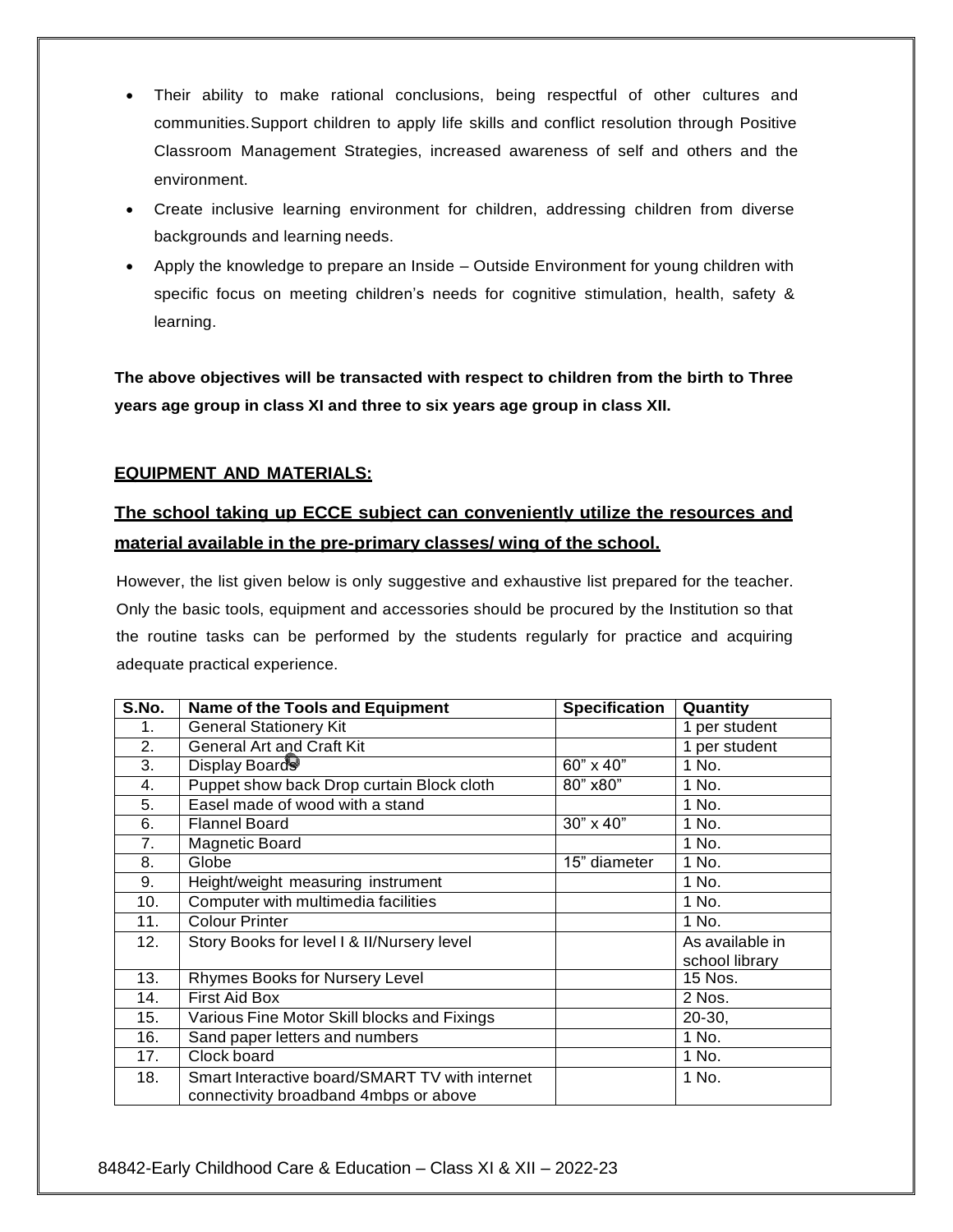| <b>S. No.</b> | List of Indoor/ Outdoor Play Materials / Equipment                                                                                                                       |
|---------------|--------------------------------------------------------------------------------------------------------------------------------------------------------------------------|
| 1.            | Swings, Conventional slide, Rockers, Ride ons                                                                                                                            |
| 2.            | Water play arrangement with basin, basket, mugs and cups of different sizes, Sieves etc.<br>gardening tools                                                              |
| 3.            | Rubber rings, Plastic balls                                                                                                                                              |
| 4.            | Walking on the line Balancing activity                                                                                                                                   |
| 5.            | Sand pit / Sand box with trays, plastic containers, moulds of different types / kinetic sand                                                                             |
| 6.            | Eva Mat for activity area                                                                                                                                                |
| 7.            | Sculpting clay                                                                                                                                                           |
| 8.            | Soft Magnetic material occupation/flower/fruit/ wild animal/domestic animals/aquatic/<br>birds/ phonetic/ alphabet/ numbers/ shapes                                      |
| 9.            | Various Hand puppets animals                                                                                                                                             |
| 10.           | <b>Play Parachute</b>                                                                                                                                                    |
| 11.           | Wooden toys alphabet upper and lower/ numbers 0 to 20/ days of week/ months/lacing<br>activity toys/ blocks/ hand, feet puzzle/ pounding/ rolling pin and board/ grating |
| 12.           | Dressing up stand with mirror                                                                                                                                            |
| 13.           | Dressing frame: big button/small button, hook eye/ zip/ Velcro/ ribbon/ press button                                                                                     |
| 14.           | Kitchen Play                                                                                                                                                             |

#### **Tools & Equipment for Employability Skills**

| <b>S. No.</b>  | <b>Name of the Equipment</b>                                                                                                                              | Quantity  |
|----------------|-----------------------------------------------------------------------------------------------------------------------------------------------------------|-----------|
| 1.             | Computer (PC) with latest configurations and Internet connection with<br>standard operating system and standard word processor and worksheet<br>software. | 10 nos.   |
| 2.             | <b>UPS - 500VA</b>                                                                                                                                        | 10 nos.   |
| 3.             | Scanner cum Printer                                                                                                                                       | $01$ no.  |
| 4.             | <b>Computer Tables</b>                                                                                                                                    | $10$ nos. |
| 5.             | <b>Computer Chairs</b>                                                                                                                                    | 20 nos.   |
| 6.             | <b>LCD Projector</b>                                                                                                                                      | 01 no.    |
| 7 <sub>1</sub> | White Board 1200mm x 900mm                                                                                                                                | $01$ no.  |
|                |                                                                                                                                                           |           |

**Note**: Above Tools & Equipment's not required, if Computer LAB is available in the institute.

#### **CAREER OPPORTUNITIES:**

- Teacher in the day to day running of the pre-school.
- Supervisor in the primary school and undertake a key worker role with special children.
- Any Pre-school Trainer/Demonstrator /counselor.
- As special Educator in pre-primary /primary school.
- As Day-care & Care teacher.
- Can assistant teacher in school and occupational therapist.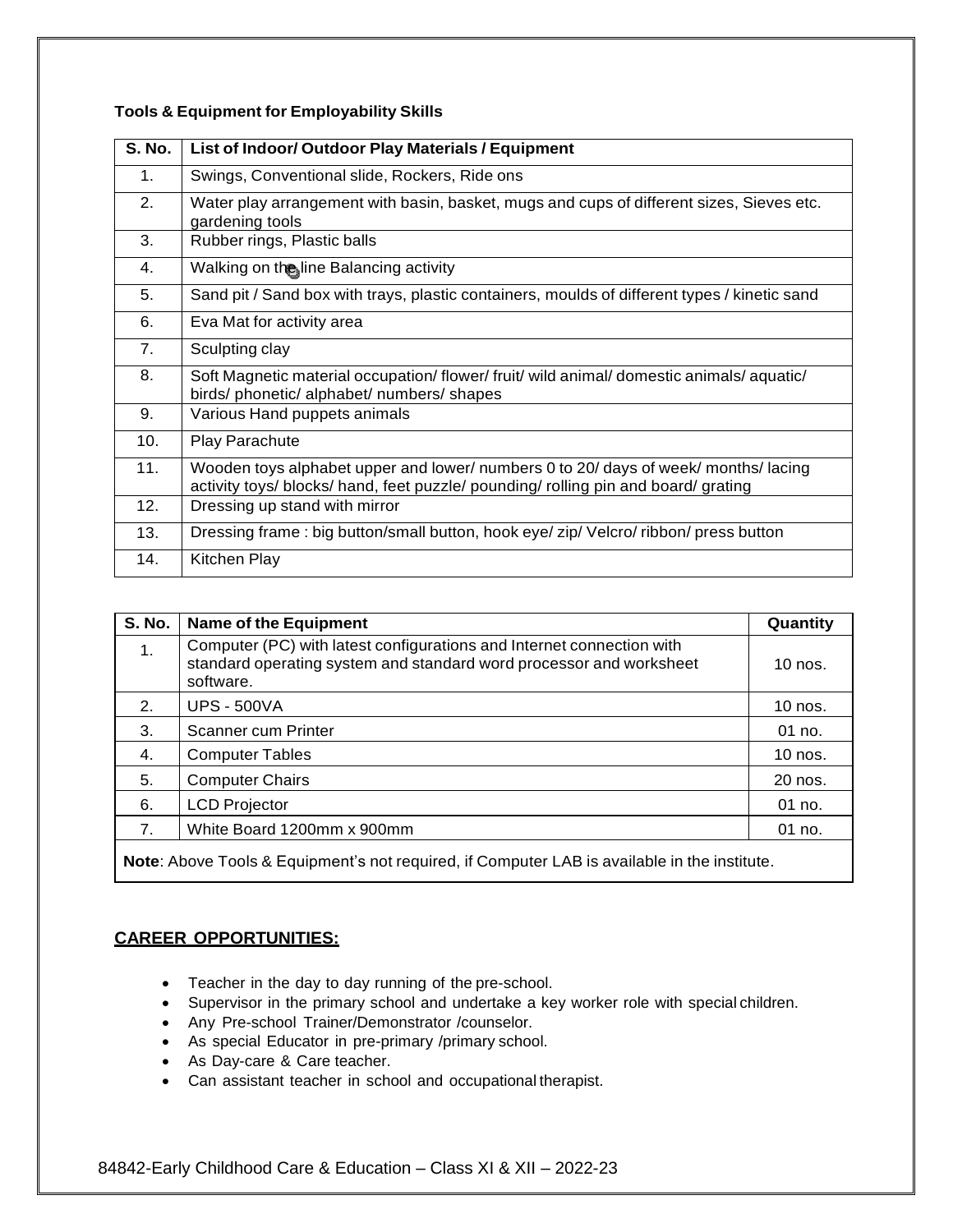#### **VERTICAL MOBILITY:**

Teacher, Infant School/Teacher Pre-Primary: teaches children of nursery and kindergarten classes. Teaches through Montessori, happy education or other system of child education, reading and writing of alphabets, numerals and simple sentences, simple additions and subtractions, familiarizes them with names, colours, shapes, sounds, etc., of objects, flowers, birds and animals. Directs recreational activities and generally guides development of physical and mental activities of children. May look after and store teaching equipment, receive fees and maintain accounts, arrange for children's mid-day meals and attend to other extra- curricular or special activities, such as sports, dramatics, picnics and excursions, music, hand work, etc. is designated as Nursery Teacher or Kindergarten Teacher according to the school or standard in which teaching.

Pre-Primary Education Teaching Associate Professionals, Other; include those who organize group and individual play and educational activities to support and promote physical, mental and social development of children below primary school age not classified elsewhere.

#### **CURRICULUM:**

This course is a planned sequence of instructions consisting of Units meant for developing employability and Skills competencies of students of Class XI opting for Skills subject along with general education subjects.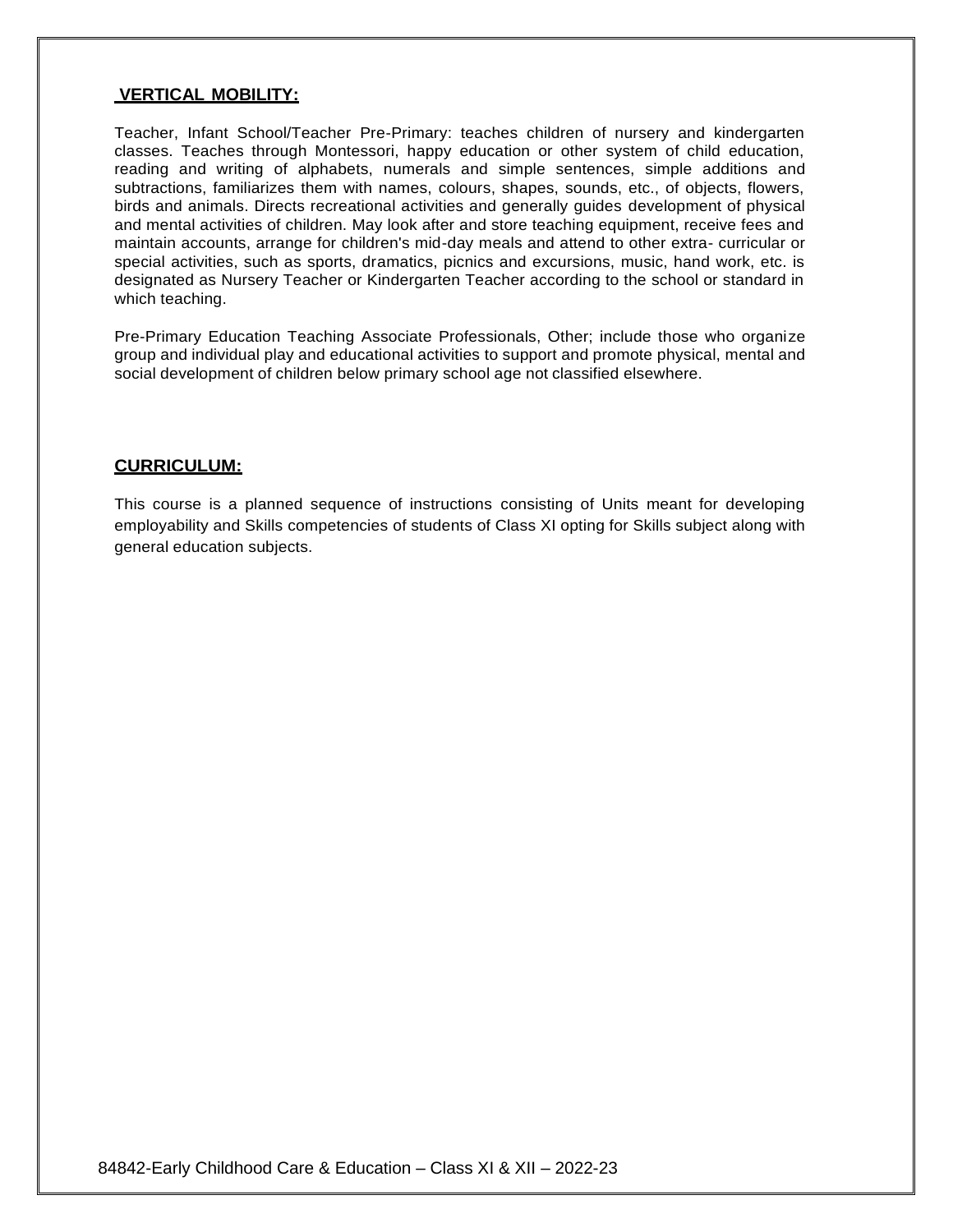# EARLY CHILDHOOD CARE & EDUCATION SUBJECT CODE 842 Class XI

**Total Marks: 100 (Theory-50 + Practical-50)**

|             | <b>UNITS</b>                                                                                 | <b>NO. OF HOUR</b><br>for Theory and<br><b>Practical</b><br>260 | <b>MAX. MARKS</b><br>for Theory and<br><b>Practical 100</b> |
|-------------|----------------------------------------------------------------------------------------------|-----------------------------------------------------------------|-------------------------------------------------------------|
|             | <b>Employability Skills</b>                                                                  |                                                                 |                                                             |
|             | Unit 1: Communication Skills-III                                                             | 13                                                              | $\overline{2}$                                              |
| ⋖           | Unit 2: Self-Management Skills-III                                                           | 07                                                              | 2                                                           |
| Part        | Unit 3 : ICT Skills-III                                                                      | 13                                                              | $\overline{2}$                                              |
|             | Unit 4 : Entrepreneurial Skills-III                                                          | 10                                                              | $\overline{2}$                                              |
|             | Unit 5 : Green Skills-III                                                                    | 07                                                              | $\overline{2}$                                              |
|             | <b>Total</b>                                                                                 | 50                                                              | 10                                                          |
|             | <b>Subject Specific Skills</b>                                                               |                                                                 |                                                             |
|             | Unit 1: Introduction to Early Childhood Care &<br>Education                                  | 05                                                              | $\overline{4}$                                              |
|             | Unit 2 Foundations of Child Development (introduce<br>stages, milestones & basic vocabulary) | 20                                                              | $\overline{7}$                                              |
| മ           | Unit 3: Nutrition and Health Needs of the Child                                              | 20                                                              | 8                                                           |
| Part        | Unit 4: Various Pedagogical Approaches and Holistic<br>Developmental Activities for ECCE     | 20                                                              | 10                                                          |
|             | Unit 5: Inside - Outside Care and Learning<br>Environment                                    | 05                                                              | 5                                                           |
|             | Unit 6: Engaging with parents and the community                                              | 10                                                              | 6                                                           |
|             | <b>Total</b>                                                                                 | 80                                                              | 40                                                          |
|             | <b>Practical Work</b>                                                                        |                                                                 |                                                             |
|             | Project                                                                                      |                                                                 | 10                                                          |
| $\mathbf C$ | Viva                                                                                         | 130                                                             | 5                                                           |
| Part        | <b>Practical File</b>                                                                        |                                                                 | 10                                                          |
|             | Demonstration of skill competencyvia Lab<br><b>Activities</b>                                |                                                                 | 25                                                          |
|             | <b>Total</b>                                                                                 | 130                                                             | 50                                                          |
|             | <b>GRAND TOTAL</b>                                                                           | 260                                                             | 100                                                         |

**NOTE: Detailed Curriculum/ Topics to be covered under Part A: Employability Skills can be downloaded from CBSE website**.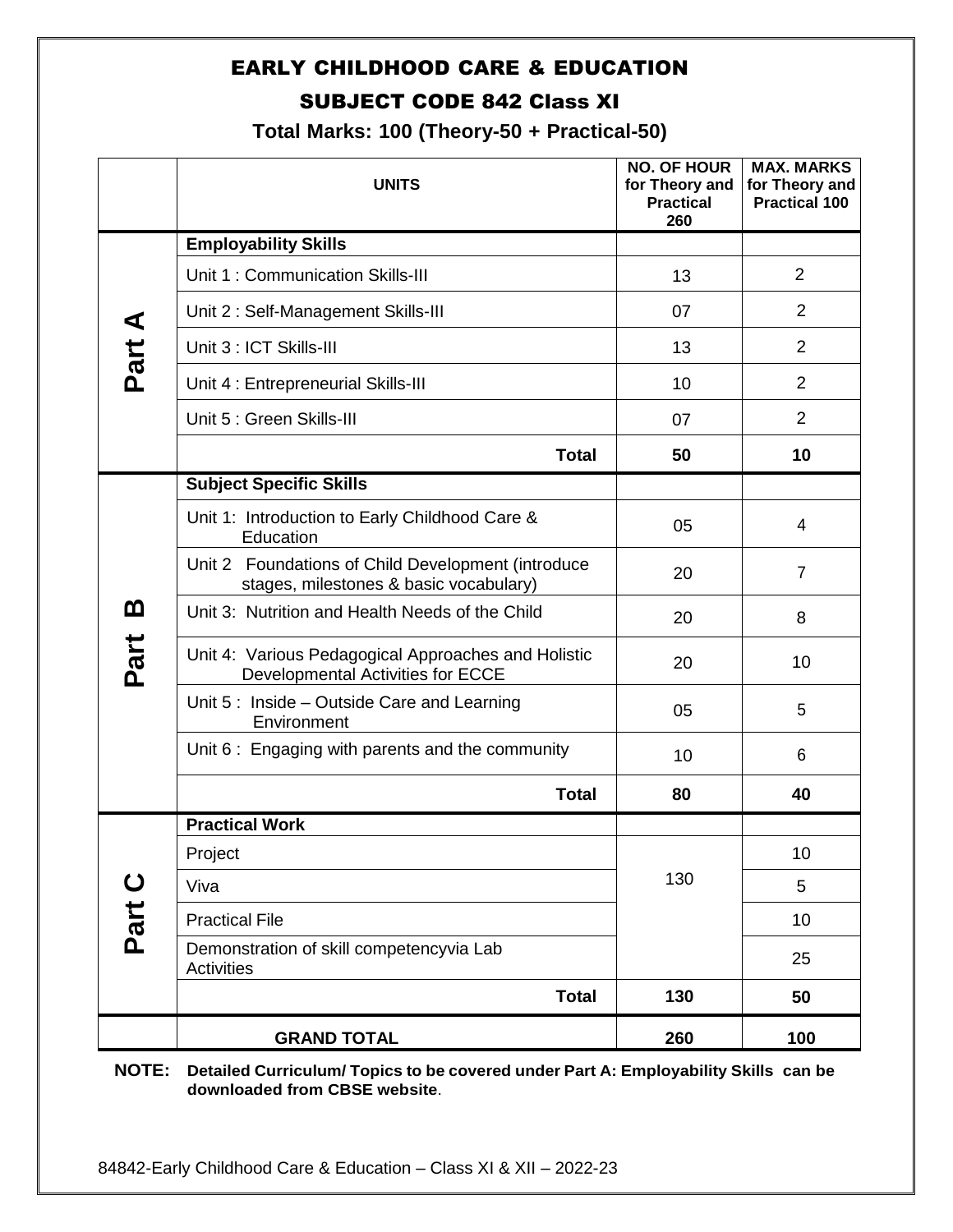# EARLY CHILDHOOD CARE & EDUCATION (SUBJECT CODE 842)

# CLASS – XII

**Total Marks: 100 (Theory-50 + Practical-50)**

|      | <b>UNITS</b>                                                                | <b>NO. OF HOUR</b><br>for Theory and Practical for Theory and<br>260 | <b>MAX. MARKS</b><br><b>Practical 100</b> |
|------|-----------------------------------------------------------------------------|----------------------------------------------------------------------|-------------------------------------------|
|      | <b>Employability Skills</b>                                                 |                                                                      |                                           |
|      | Unit 1: Communication Skills-IV*                                            | 13                                                                   |                                           |
| ⋖    | Unit 2: Self-Management Skills-IV                                           | 07                                                                   | 3                                         |
| Part | Unit 3 : ICT Skills-IV                                                      | 13                                                                   | 3                                         |
|      | Unit 4 : Entrepreneurial Skills-IV                                          | 10                                                                   | 4                                         |
|      | Unit 5 : Green Skills-IV*                                                   | 07                                                                   |                                           |
|      | <b>Total</b>                                                                | 50                                                                   | 10                                        |
|      | <b>Subject Specific Skills</b>                                              |                                                                      |                                           |
|      | Unit 1 - Foundations of Child Development $(3 - 6)$<br>years)               | 20                                                                   | 10                                        |
| മ    | Unit 2 - Educational thought of key theorists and<br>pioneers               | 10                                                                   | 6                                         |
| Part | Unit 3:- Developmentally appropriate activities for<br>holistic development | 25                                                                   | 10                                        |
|      | Unit 4:- Fostering social - emotional competence                            | 10                                                                   | 8                                         |
|      | Unit 5 - Inside - Outside learning environment                              | 15                                                                   | 6                                         |
|      | <b>Total</b>                                                                | 80                                                                   | 40                                        |
|      | <b>Practical Work</b>                                                       |                                                                      |                                           |
|      | Project                                                                     |                                                                      | 10                                        |
|      | Viva                                                                        | 130                                                                  | 05                                        |
|      | <b>Practical File</b>                                                       |                                                                      | 15                                        |
| Ρa   | Demonstration of skill competencyvia Lab<br><b>Activities</b>               |                                                                      | 20                                        |
|      | <b>Total</b>                                                                | 130                                                                  | 50                                        |
|      | <b>GRAND TOTAL</b>                                                          | 260                                                                  | 100                                       |

**NOTE: \* marked units are to be assessed through Internal Assessment/ Student Activities. They are not to be assessed in Theory Exams**

<u>xil – 2022-23 – 2022-23 – 2022</u>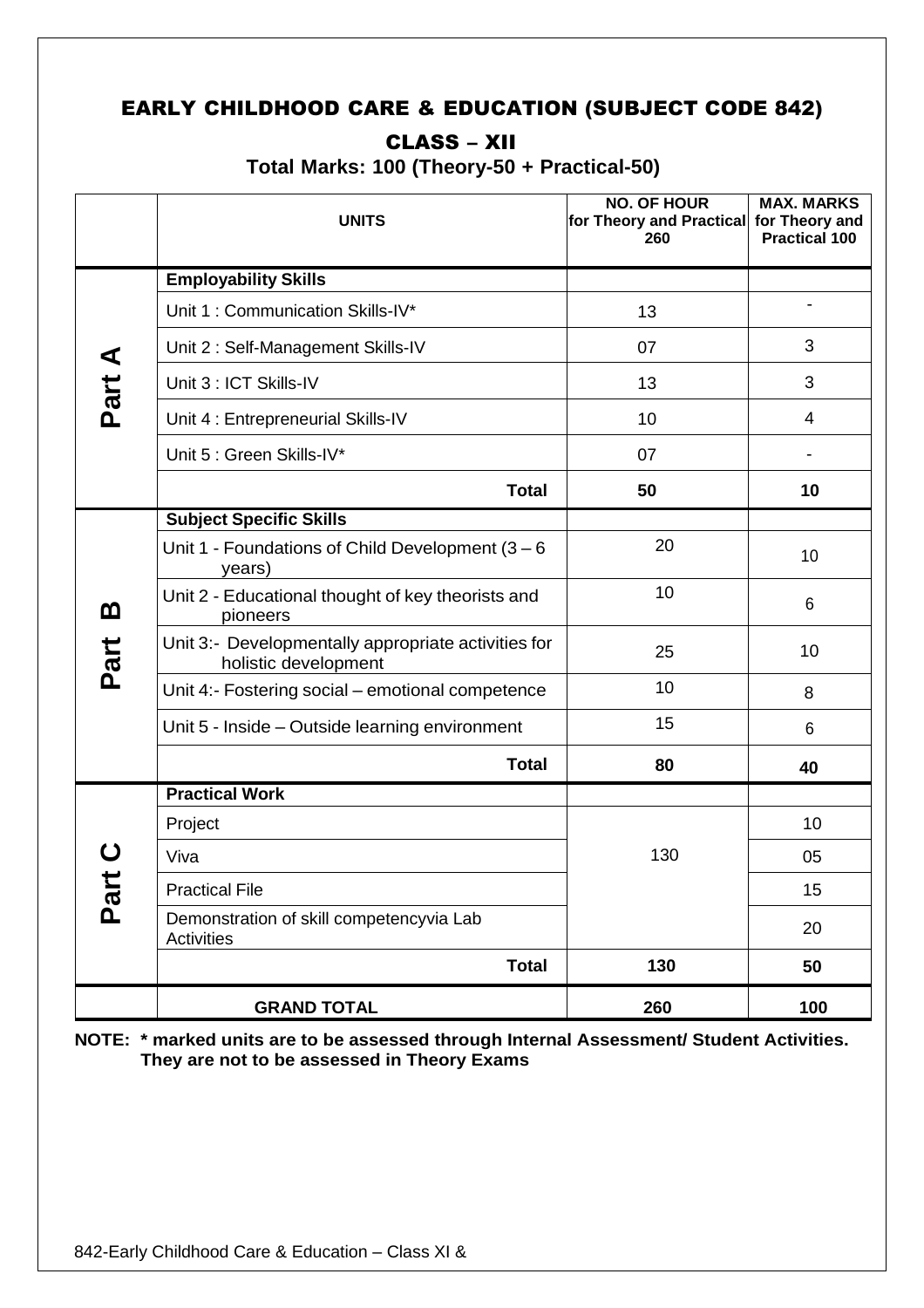# **DETAILED CURRICULUM/TOPICS:**

## **Part-A: EMPLOYABILITY SKILLS**

| <b>S. No.</b> | <b>Units</b>                                               | <b>Duration in</b><br><b>Hours</b> |
|---------------|------------------------------------------------------------|------------------------------------|
| 1.            | Unit 1: Communication Skills-IV                            | 13                                 |
| 2.            | Unit 2: Self-management Skills-IV                          | 07                                 |
| 3.            | Unit 3: Information and Communication Technology Skills-IV | 13                                 |
| 4.            | Unit 4: Entrepreneurial Skills-IV                          | 10                                 |
| 5.            | Unit 5: Green Skills-IV                                    | 07                                 |
|               | <b>TOTAL DURATION</b>                                      | 50                                 |

#### **NOTE: \* marked units are to be assessed through Internal Assessment/ Student Activities. They are not to be assessed in Theory Exams\***

For Detailed Curriculum/ Topics to be covered under Part A: Employability Skillscan be downloaded from CBSE website.

| <b>S. No.</b> | <b>Units</b>                                                                | <b>Duration in</b><br><b>Hours</b> |
|---------------|-----------------------------------------------------------------------------|------------------------------------|
| 1.            | Unit 1 - Foundations of Child Development $(3 – 6 \text{ years})$           | 20                                 |
| 2.            | Unit 2 - Educational thought of key theorists and pioneers                  | 10                                 |
| 3.            | Unit 3:- Developmentally appropriate activities for holistic<br>development | 25                                 |
| 4.            | Unit 4:- Fostering social – emotional competence                            | 10                                 |
| 5.            | Unit 5 - Inside – Outside learning environment                              | 15                                 |
|               | <b>TOTAL DURATION</b>                                                       | 80                                 |

## **Part-B – SUBJECT SPECIFIC SKILLS**

<u>xil – 2022-23 – 2022-23 – 2022</u>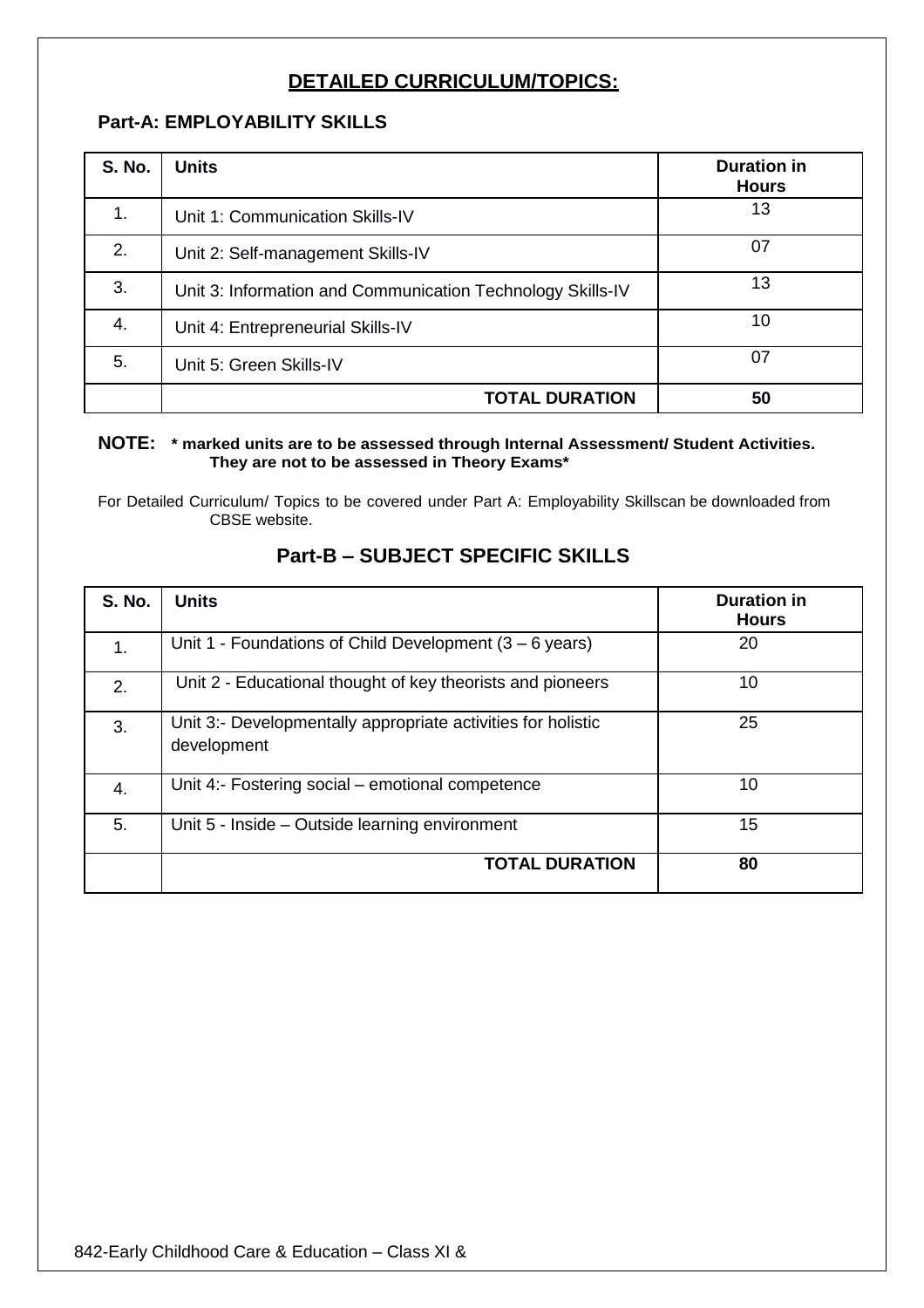| <b>UNIT</b>                                                                  | <b>SUB-UNIT</b>                                                                           | SUGGESTED ACTIVITY/ PRACTICAL                                                                                                            |
|------------------------------------------------------------------------------|-------------------------------------------------------------------------------------------|------------------------------------------------------------------------------------------------------------------------------------------|
| <b>Unit 1:</b><br><b>Foundations of Child</b><br>Development $(3 - 6$ years) | Chapter 1- Relationship<br>between play, learning and<br>development                      | 1. Make a PPT on any two of the<br><b>following topics</b>                                                                               |
|                                                                              | Chapter 2- Needs of the<br>child<br>Chapter 3 - Sensory,<br>Physical, and Motor           | <b>Theories of Language development</b><br><b>Importance of reading books to</b><br>children<br><b>•Language milestones and delay 2.</b> |
|                                                                              | development milestones<br>Chapter 4- Cognitive                                            | <b>Language Development Analysis</b>                                                                                                     |
|                                                                              | Development<br><b>Chapter 5: Language</b>                                                 | Students can be provided a                                                                                                               |
|                                                                              | <b>Development</b><br><b>Many parts covered</b><br>in activities in class<br>$\mathbf{x}$ | checklist to observe language<br>development milestones of 15-20<br>children between ages 3 to 6 and<br>analyses their language          |
|                                                                              | <b>The chapter is</b><br>overlapping with<br><b>Chapter of Unit 3</b>                     | development to present a<br>comparative analysis                                                                                         |
|                                                                              | Chapter 6- Socio -<br>emotional Development,<br>(introduce, stages                        |                                                                                                                                          |
|                                                                              | &milestones, basic<br>vocabulary)                                                         |                                                                                                                                          |

\*Note: - To be assessed in practical only. No question Shall be asked from this portion inTheory Exams.

<u>xil – 2022-23 – 2022-23 – 2022</u>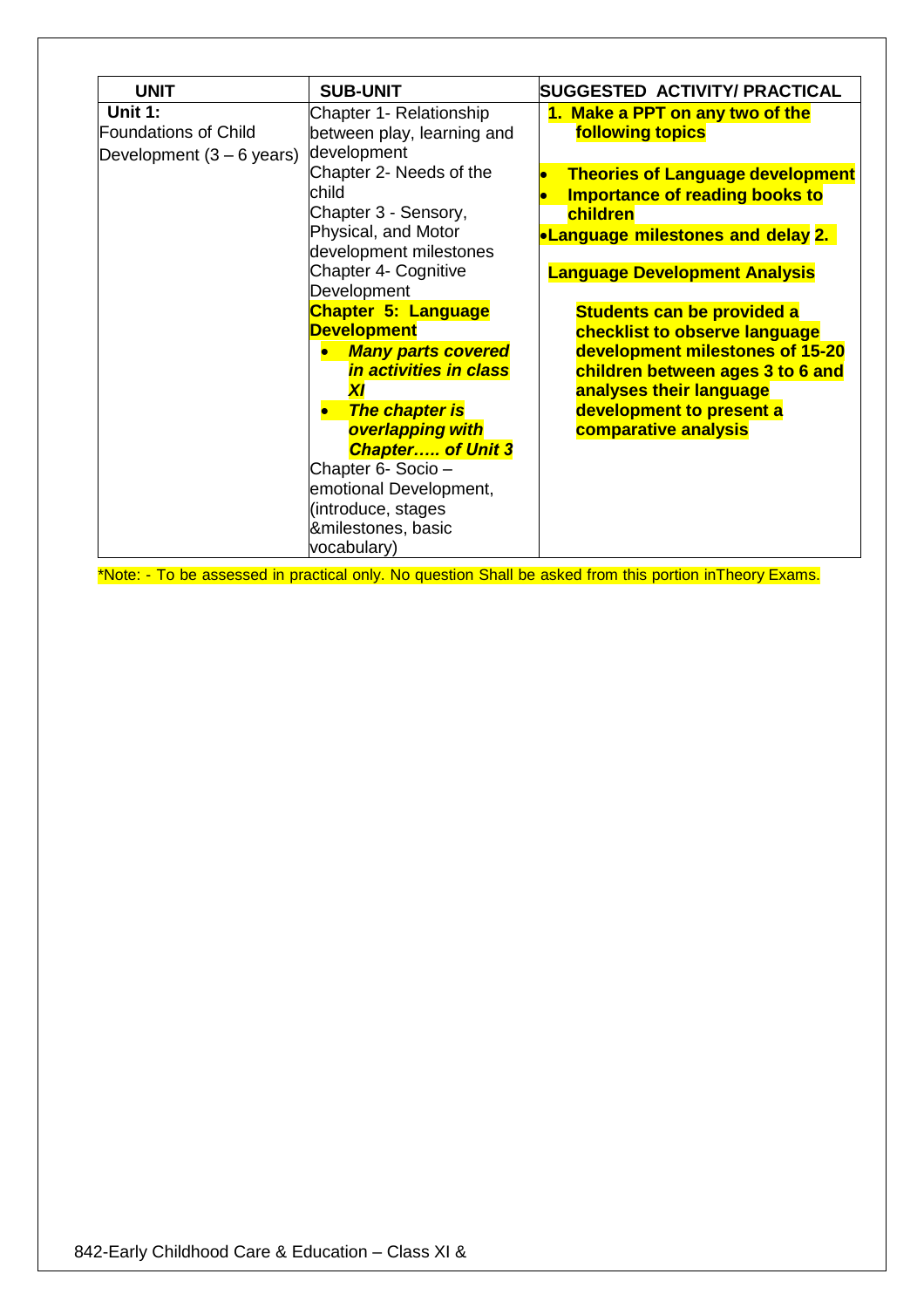| <b>UNIT</b>          | <b>SUB-UNIT</b>                                                                                                                                                                                 | SUGGESTED ACTIVITY/ PRACTICAL                                                                                             |
|----------------------|-------------------------------------------------------------------------------------------------------------------------------------------------------------------------------------------------|---------------------------------------------------------------------------------------------------------------------------|
| of key theorists and | Unit 2: Educational thought Chapter 1- Fredrick Froebel                                                                                                                                         | 1.PPT<br><b>Present through a self made video or</b>                                                                      |
| pioneers             | Chapter 2- Maria Montessori                                                                                                                                                                     | <b>PPT, the important features of Early</b>                                                                               |
|                      | Chapter 4- Mahatma Gandhi                                                                                                                                                                       | <b>Childhood development as suggested</b><br>by Shri Aurobindo                                                            |
|                      | Chapter 5-Rabindranath                                                                                                                                                                          | 2. Design Activities                                                                                                      |
|                      | Tagore<br><b>Chapter: 5 Aurobindo</b>                                                                                                                                                           | <b>Shri Aurobindo believed that physical</b><br>development is mandatory for mental<br>development. Keeping this in mind, |
|                      | <b>Aurobindo emphasised on</b>                                                                                                                                                                  | design 3 group activities that will                                                                                       |
|                      | a healthy body. The ECCE<br>curriculum gives<br><i><b>importance on 'Play'</b></i><br>therefore Aurobindo's<br>teachings can be clubbed<br>practically with 'Play'<br><b>related activities</b> | encourage physical development at<br>early childhood stage and can be used<br>for a group of 8-10 kids                    |
|                      | Chapter 7- Lev Vygotsky                                                                                                                                                                         |                                                                                                                           |
|                      | Chapter 8- Loris Malaguzzi                                                                                                                                                                      |                                                                                                                           |
|                      | (Reggio Emilia approach)                                                                                                                                                                        |                                                                                                                           |
|                      | Chapter 9- Gijubhai Badheka                                                                                                                                                                     |                                                                                                                           |
|                      | Chapter 10- Tarabai Modak                                                                                                                                                                       |                                                                                                                           |
|                      | Chapter 11- Creatinginclusive                                                                                                                                                                   |                                                                                                                           |
|                      | learning environments                                                                                                                                                                           |                                                                                                                           |
|                      |                                                                                                                                                                                                 |                                                                                                                           |

\*Note :- To be assessed in practical only. No question shall be asked from this portion inTheory Exams.